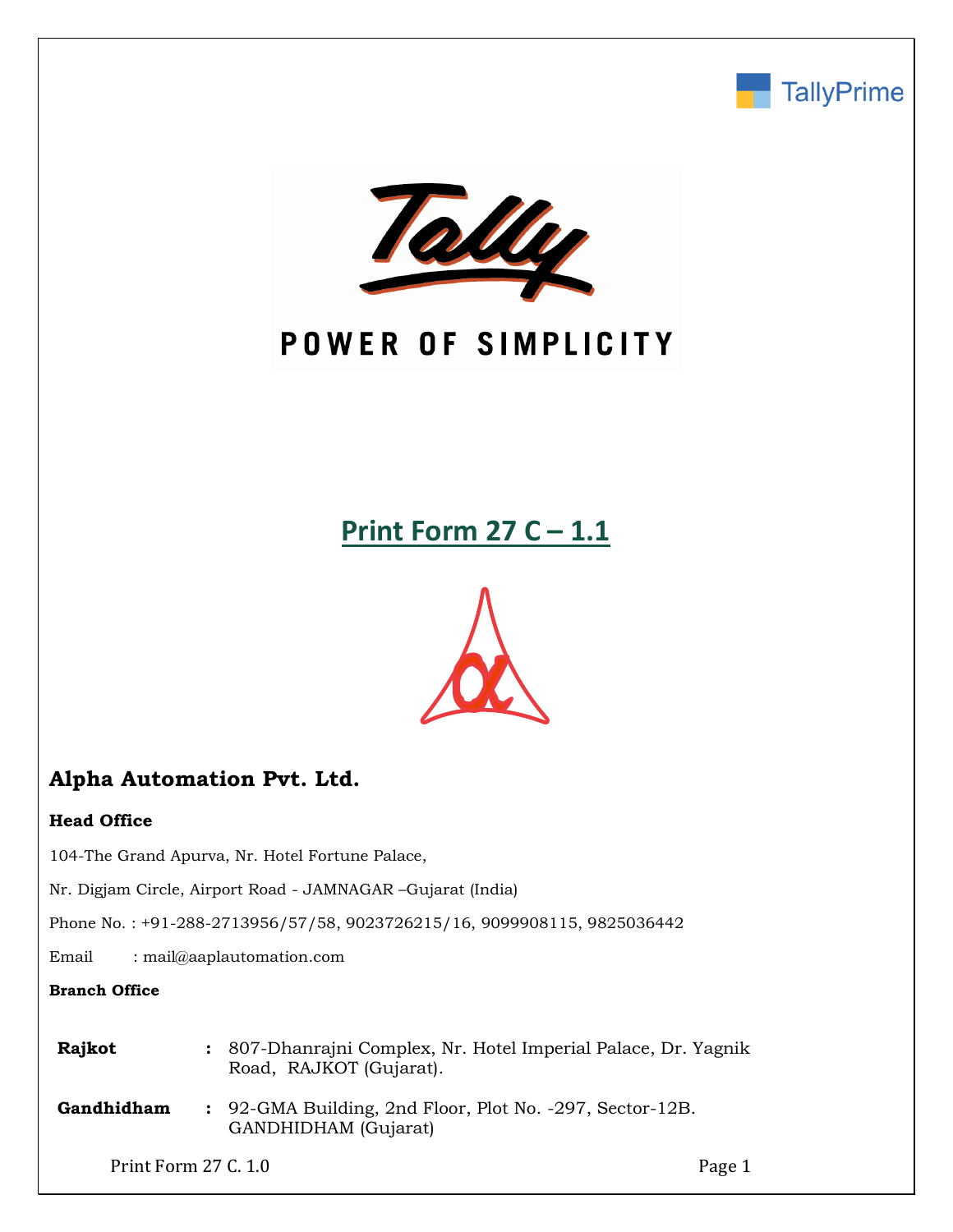

© 2020 Alpha Automation Pvt.Ltd. All rights reserved.

Tally, Tally 9, Tally9, Tally.ERP, Tally.ERP 9, Shoper, Shoper 9, Shoper POS, Shoper HO, Shoper 9 POS, Shoper 9 HO, TallyDeveloper, Tally.Server 9, Tally Developer, Tally. Developer 9, Tally.NET, Tally Development Environment, TallyPrime, TallyPrimeDeveloper, TallyPrime Server, Tally Extender, Tally Integrator, Tally Integrated Network, Tally Service Partner, TallyAcademy & Power of Simplicity are either registered trademarks or trademarks of Tally Solutions Pvt. Ltd. in India and/or other countries. All other trademarks are properties of their respective owners.

Version: Alpha Automation Pvt. Ltd. / Print Form 27 C / 1.1 / Nov- 2020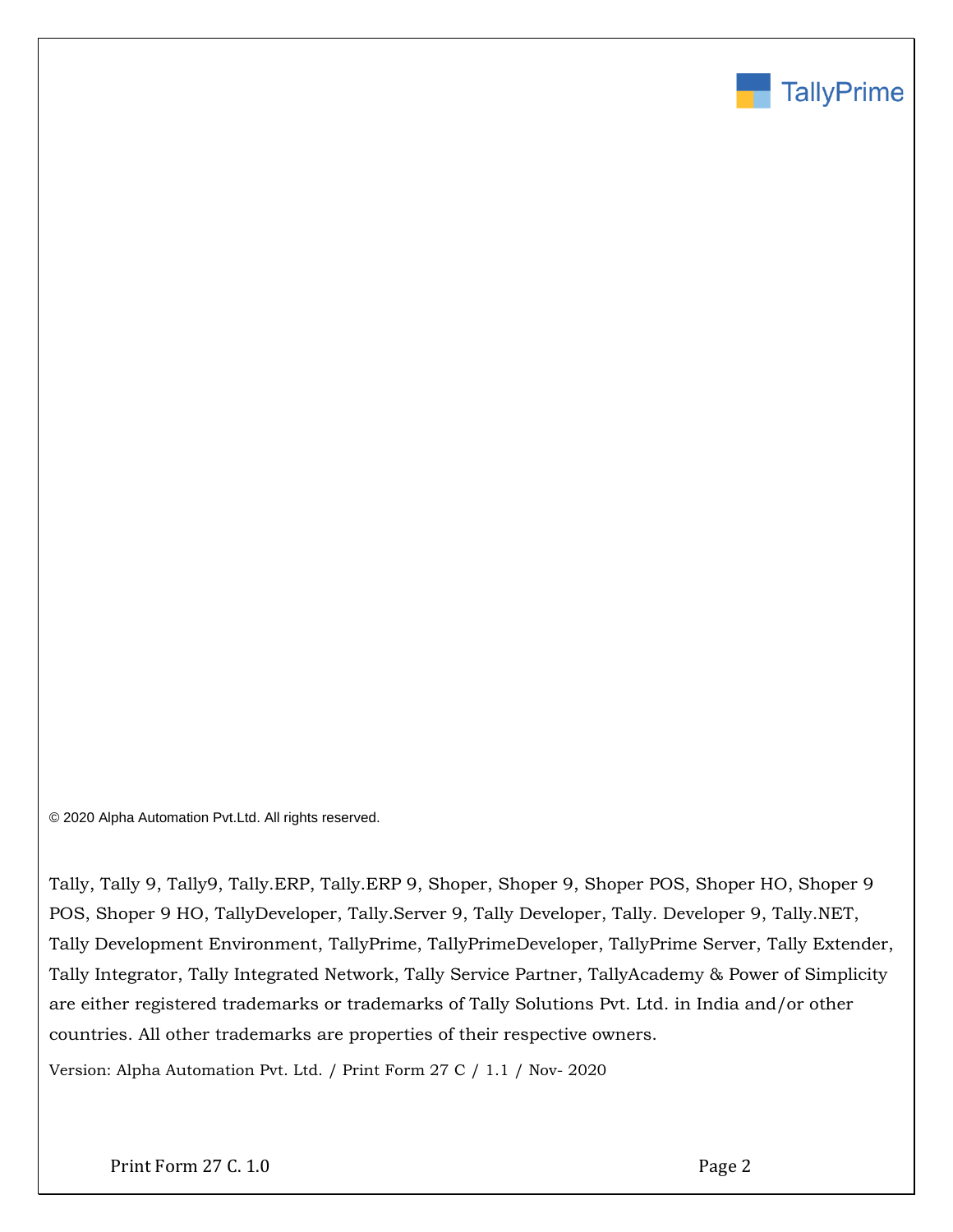

# **Print Form 27 C – 1.1**

## **Introduction**

This add-on facilitates the user to print Form 27 C. All the details will be fetched automatically from Sales Voucher.

## **Benefits**

• User Get Signature on Form 27C.

### **What's New?**

• Computable With Tally Prime.

## **Important!**

Take back up of your company data before activating the Add-on.

Once you try/purchase an Add-on, follow the steps below to configure the Add-on and use it.

#### **Installation**

- 1. Copy the TCP file in TallyPrime Folder.
- 2. Gateway of Tally  $\rightarrow$  F1 (Help) $\rightarrow$  TDL & Add-on  $\rightarrow$  F4 (Manage Local TDL)  $\rightarrow$  Select Yes in Load TDL on Startup and give the file name of TCP File. After pressing the Enter Key will show TDL Status which should be as Loaded.

#### **System requirements:**

No additional hardware / software infrastructure is required for executing and operation this applications module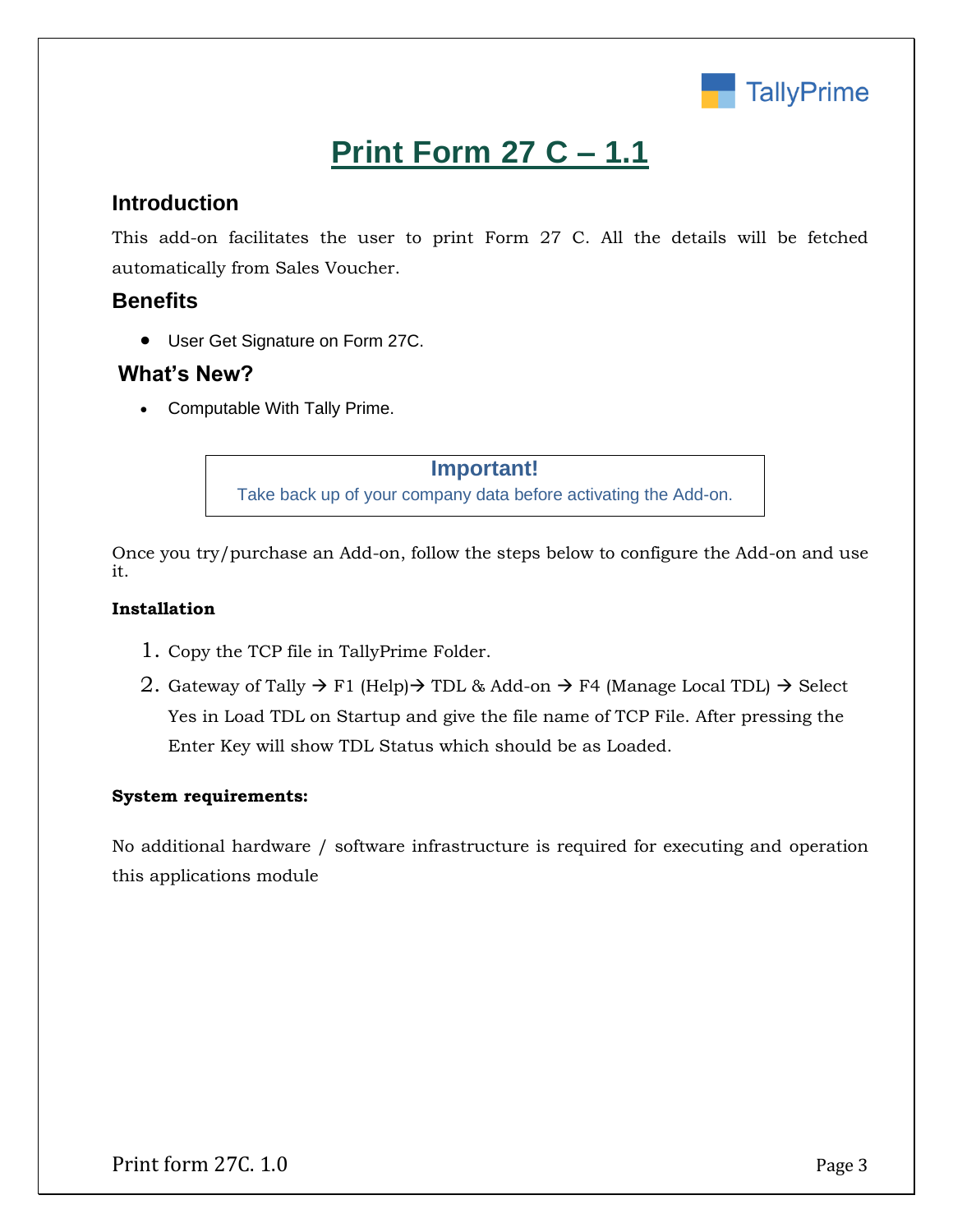

1. Activate the Add-on.

#### *For TallyPrime Release 1.0*

Go to **Gateway of Tally** → **F1: Help** → **TDL & Add-On** → **F6: Add-On Features**. Alternatively, you may press **CTRL + ALT + T** from any menu to open TDL Management report and then press **F6: Add-On Features**

Set "Yes" to the option "Print 27 C?"

**Add-On Features** 

Print Form 27C ? Yes

Accept ?

Yes or No

Print form 27C. 1.0 Page 4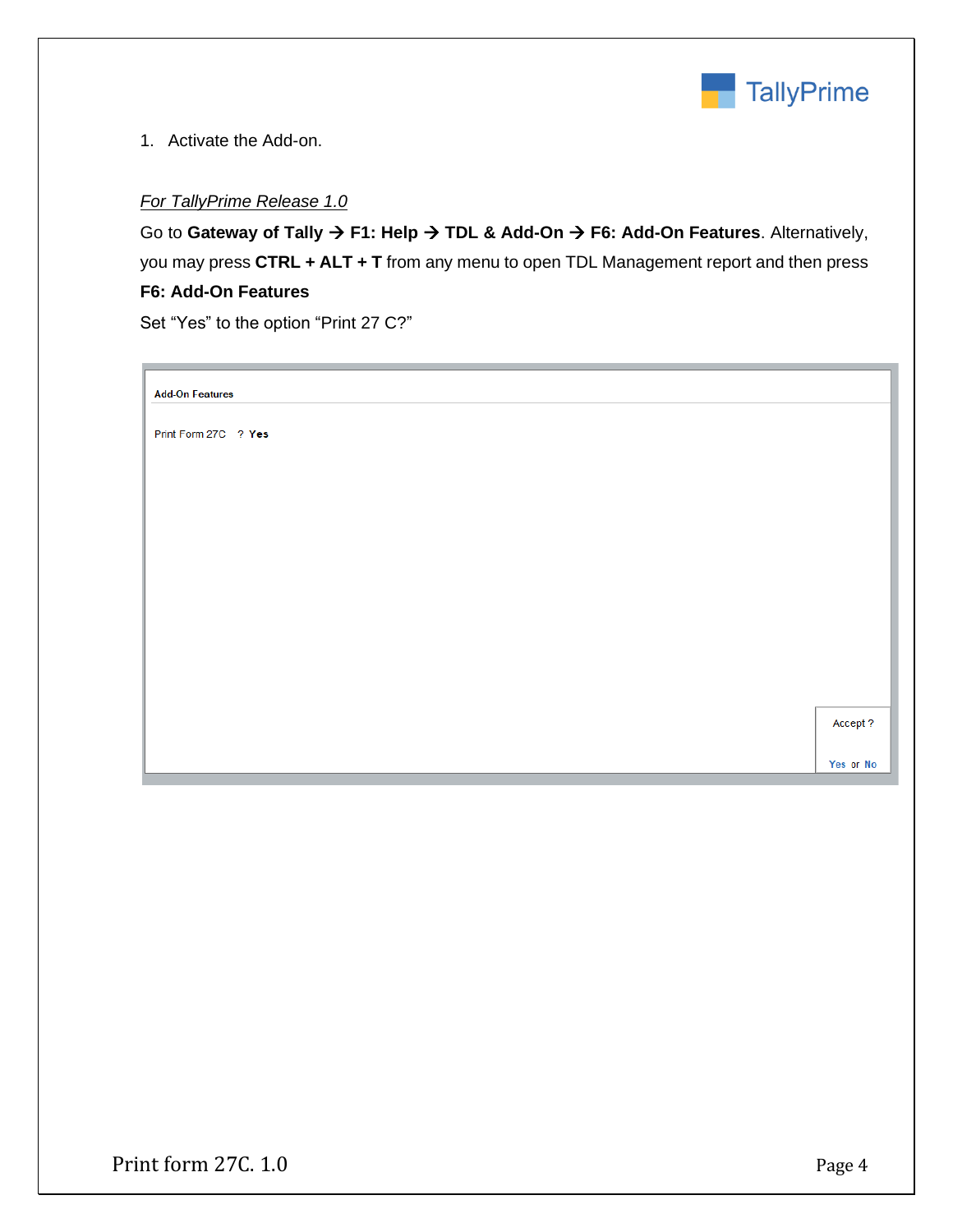

#### **Navigate to Accounts info** → **Voucher Type** → **Sales**

#### **2. Set "Yes" to "Print form 27 C?"**

| <b>Voucher Type Alteration</b><br>Name<br>: Sales<br>(alias)<br>÷.                                                                                                                                                                                                                                                                                                                                       |                                                                                                                                                              |                                                                                                                                                                                                 | <b>Alpha Automation Pvt Ltd</b>                                             |                      |
|----------------------------------------------------------------------------------------------------------------------------------------------------------------------------------------------------------------------------------------------------------------------------------------------------------------------------------------------------------------------------------------------------------|--------------------------------------------------------------------------------------------------------------------------------------------------------------|-------------------------------------------------------------------------------------------------------------------------------------------------------------------------------------------------|-----------------------------------------------------------------------------|----------------------|
| <b>General</b><br>Select type of voucher<br>Abbreviation<br>Activate this Voucher Type<br>Method of voucher numbering<br>Use advanced configuration<br>Use effective dates for vouchers<br>Allow zero-valued transactions<br>Make this voucher type as 'Optional' by default: No<br>Allow narration in voucher<br>Provide narrations for each ledger in voucher<br>Enable default accounting allocations | : Sales<br>$\therefore$ Sale<br>$\therefore$ Yes<br>: Automatic<br>: No<br>$\therefore$ No<br>$\therefore$ No<br>$\therefore$ Yes<br>$\therefore$ No<br>: No | Print voucher after saving<br>Enable Form 27C<br>Print Signture in Form 27C<br>Use for POS invoicing<br>Default title to print<br>Default bank<br>Default jurisdiction<br>Set/alter declaration | <b>Printing</b><br>: No<br>$?$ Yes<br>? Yes<br>: No<br>: SBI Bank<br>$:$ No | <b>Name of Class</b> |

**And Set "Yes" to "Print Signature in from 27 C?"**

3. Set Signature Path in given below.

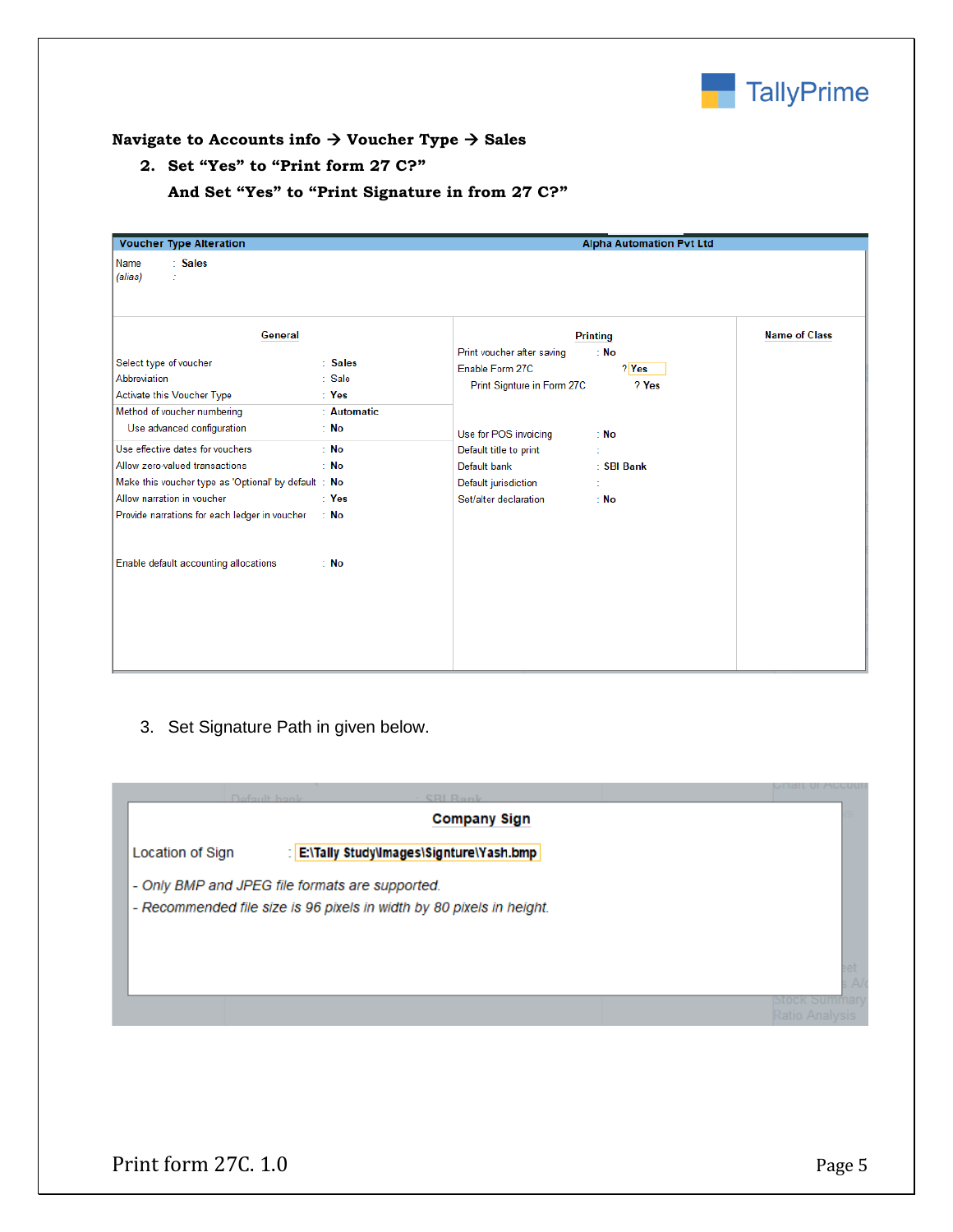

### 4. Print after Sales Voucher print Form 27C.

|                                                                                                                                                                                                                                                                                                                                                                                                  |                                                                                                                                                                                                                                                                                                                                                                               | PARTI                                                          |            |                                                                                |
|--------------------------------------------------------------------------------------------------------------------------------------------------------------------------------------------------------------------------------------------------------------------------------------------------------------------------------------------------------------------------------------------------|-------------------------------------------------------------------------------------------------------------------------------------------------------------------------------------------------------------------------------------------------------------------------------------------------------------------------------------------------------------------------------|----------------------------------------------------------------|------------|--------------------------------------------------------------------------------|
| I 1. Name of Buyer (Applicant)<br>И<br><b>Aakash Enterprise</b>                                                                                                                                                                                                                                                                                                                                  |                                                                                                                                                                                                                                                                                                                                                                               | 2. PAN of the Buy er                                           |            | <b>AATYR45562</b>                                                              |
| F<br>3. Address of Buyer                                                                                                                                                                                                                                                                                                                                                                         |                                                                                                                                                                                                                                                                                                                                                                               | 4. Status                                                      |            | Company                                                                        |
| o<br>R<br>State: Gujarat Pin Code: 361005                                                                                                                                                                                                                                                                                                                                                        | N.H.No.34, Sarabmangala Pally, Banamali Garage Lane, Ranchi Road, Surat                                                                                                                                                                                                                                                                                                       | 5. Assessed in which Ward / Circle                             |            |                                                                                |
| M<br>7. Email<br>А                                                                                                                                                                                                                                                                                                                                                                               | 8. Telephone No (with                                                                                                                                                                                                                                                                                                                                                         | 6. AO Code (under whom assessed last time)                     |            |                                                                                |
| т<br>mail@aaplautomation.com<br>ı                                                                                                                                                                                                                                                                                                                                                                | STD Code) and Mobile<br>No                                                                                                                                                                                                                                                                                                                                                    | Are a Code   AO Type                                           | Range Code | AO No.                                                                         |
| $\circ$                                                                                                                                                                                                                                                                                                                                                                                          | 0288-2456985 9023726215                                                                                                                                                                                                                                                                                                                                                       | 9. Last Assessment year in which assessed                      |            |                                                                                |
| И<br>10. Jurisdictional Chief Commissioner of income<br>в<br>-tax or Commission of Income -tax (if not<br>U<br>assessed to Income-tax earlier)<br>Y                                                                                                                                                                                                                                              |                                                                                                                                                                                                                                                                                                                                                                               | 11. Present Ward / Circle                                      |            |                                                                                |
|                                                                                                                                                                                                                                                                                                                                                                                                  |                                                                                                                                                                                                                                                                                                                                                                               | 12. Present AO Code (if not same as above)                     |            |                                                                                |
| Е<br>R                                                                                                                                                                                                                                                                                                                                                                                           |                                                                                                                                                                                                                                                                                                                                                                               | Are a Code   AO Type                                           | Range Code | AO No.                                                                         |
| 13. Nature of Business/Occupation                                                                                                                                                                                                                                                                                                                                                                |                                                                                                                                                                                                                                                                                                                                                                               | 14. Purpose of utilization of goods (tick the relevant box)    |            |                                                                                |
| F<br>$\circ$                                                                                                                                                                                                                                                                                                                                                                                     |                                                                                                                                                                                                                                                                                                                                                                               | Manufacturing, processing,<br>production of articles or things |            | V                                                                              |
| 15. Nature of Goods (refered to in the table in<br>G<br>۰<br>sub-section(1) of section 206C)<br>$\circ$<br>D<br>8                                                                                                                                                                                                                                                                                |                                                                                                                                                                                                                                                                                                                                                                               | Genration of Power                                             |            |                                                                                |
|                                                                                                                                                                                                                                                                                                                                                                                                  |                                                                                                                                                                                                                                                                                                                                                                               |                                                                |            | For, Aakash Enterprise                                                         |
|                                                                                                                                                                                                                                                                                                                                                                                                  | <b>Declaration / Verification</b><br>* WVe Nilesh Bhai do hereby declare that to the best of *my/our knowledge and belief what is stated above is<br>correct, complete and istruly stated. "I/We declare that the goods referred to in Column No.15 shall not be<br>used for trading purposes. "I/We also, declare that "I/We "am/are resident in India within the meaning of |                                                                |            |                                                                                |
| : Jamnagar<br>: $1-Nov-20$                                                                                                                                                                                                                                                                                                                                                                       |                                                                                                                                                                                                                                                                                                                                                                               |                                                                |            | For, Aakash Enterprise<br>Signature of the Dedarant                            |
|                                                                                                                                                                                                                                                                                                                                                                                                  |                                                                                                                                                                                                                                                                                                                                                                               | PARTIL                                                         |            |                                                                                |
|                                                                                                                                                                                                                                                                                                                                                                                                  | F or use by the person to who mthe declaration is furnished                                                                                                                                                                                                                                                                                                                   |                                                                |            |                                                                                |
|                                                                                                                                                                                                                                                                                                                                                                                                  |                                                                                                                                                                                                                                                                                                                                                                               | 2. PAN of the Seller<br><b>CMPPANANN</b>                       |            |                                                                                |
|                                                                                                                                                                                                                                                                                                                                                                                                  |                                                                                                                                                                                                                                                                                                                                                                               | 4. TAN of the Seller                                           |            |                                                                                |
|                                                                                                                                                                                                                                                                                                                                                                                                  | 6. Telephone No. (With STD<br>Code) and Mobile No<br>9023726215                                                                                                                                                                                                                                                                                                               | 7. Status                                                      |            |                                                                                |
|                                                                                                                                                                                                                                                                                                                                                                                                  |                                                                                                                                                                                                                                                                                                                                                                               |                                                                |            |                                                                                |
|                                                                                                                                                                                                                                                                                                                                                                                                  | 9. Date of debiting of the amount payable by the buyer to the account of the buyer or receipt of the amount<br>payable from the buyer in cash orby issue of a cheque or draft or by any other mode (dd/mm/yyyy)                                                                                                                                                               |                                                                |            |                                                                                |
|                                                                                                                                                                                                                                                                                                                                                                                                  |                                                                                                                                                                                                                                                                                                                                                                               |                                                                |            |                                                                                |
|                                                                                                                                                                                                                                                                                                                                                                                                  |                                                                                                                                                                                                                                                                                                                                                                               |                                                                |            | For, E System Soluation                                                        |
| section 6 of the Income-tax Act. 1961.<br>Place<br>Date<br>1. Name of the Seller<br>E System Soluation<br>3. Complete Address<br>104 - the Grand ApurvaNr. Digiam Circle,<br>JamnagarGSTIN/UIN: 24AASDWEWR<br>5. Email<br>mail@aaplautomation.com<br>8. Date on which declaration is furnished (dd/mm/yy)<br>1-Nov-20<br>1-Nov-20, Bill No: 93, Amount: 12,390.00<br>Place<br>: 1-Nov-20<br>Date |                                                                                                                                                                                                                                                                                                                                                                               |                                                                |            |                                                                                |
|                                                                                                                                                                                                                                                                                                                                                                                                  |                                                                                                                                                                                                                                                                                                                                                                               |                                                                |            | Authorized Signatory<br>Signature of the person responsible for collecting tax |

Print form 27C. 1.0 Page 6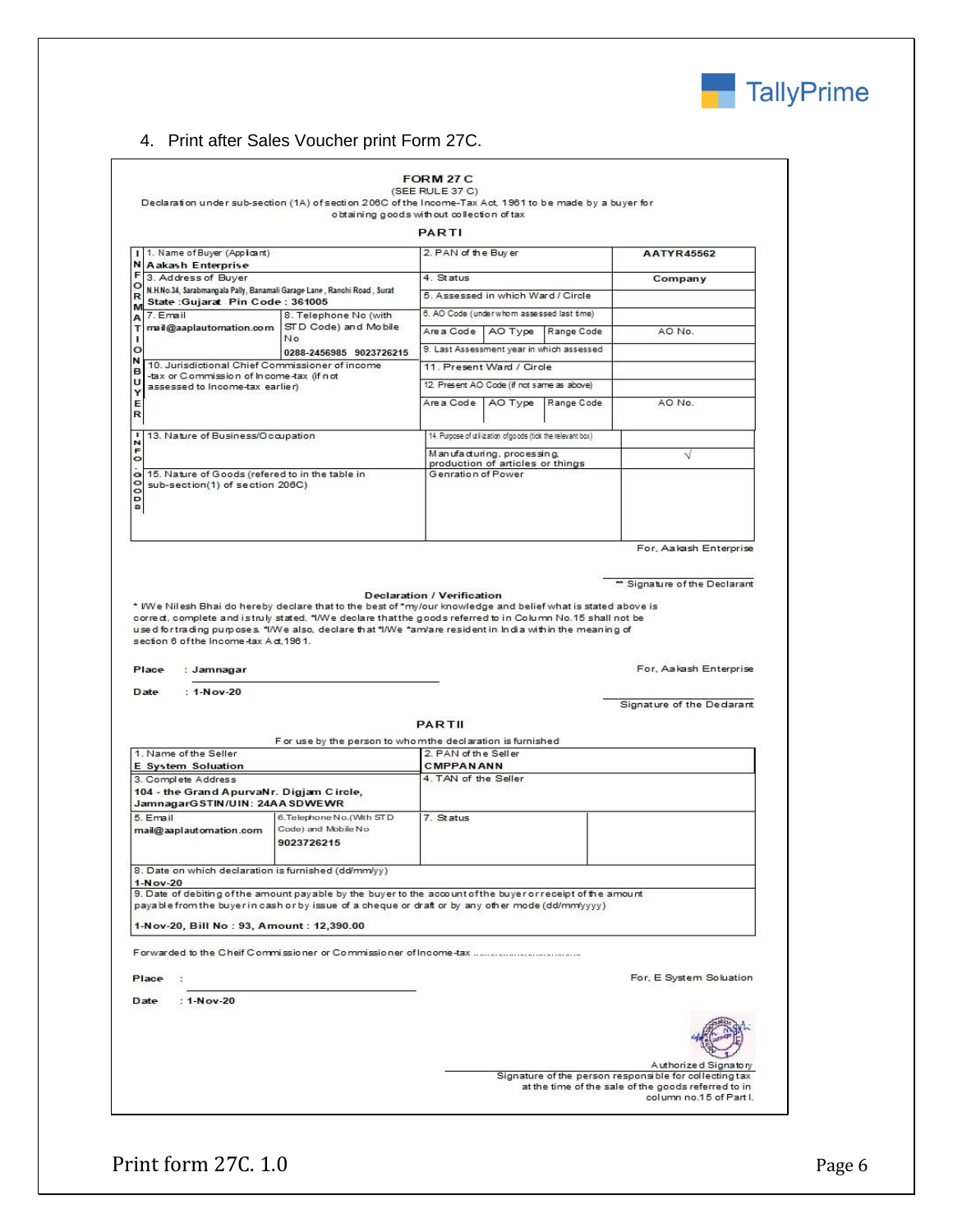

## FAQ

#### **Which version/release of TallyPrime does the add-on support?**

This add-on will work only from TallyPrime Release 1.0 onwards.

#### **How will I get support for this add-on?**

For any functional support requirements please do write to us on mail@aaplautomation.com or call us at +91-288-2713956/57/58, +91-9023726215/16, 9099908115, 9825036442.

## **If I need some enhancements / changes to be incorporated for the add-on, whom should I contact?**

Please to write to us on mail@aaplautomation.com with your additional requirements and we will revert to you in 24 hours.

#### **Will new features added be available to us?**

We offer one year availability of all support and new features free of cost. After one year, nominal subscription cost will be applicable to you to continue to get free support and updates.

#### **What will happen after one year?**

There is no fixed annual charge to be payable mandatory. However if any changes are required in our Add-On to make compatible with New Release of TallyPrime then the modification Charges will be applied.

#### **I am using a multi-site. Can I use the same Add-on for all the sites?**

No, one Add-on will work only for 1 site. You need to purchase again if you want to use the same Add-on for more sites.

#### **TDL Management screen shows errors with the Add-on. What do I do?**

Check whether the error is because of the Add-on or because of clashes between 2 TDLs (An add-on is also a TDL). In case of clashes, disable one or more TDLs and check which TDL has the error. If the Add-on has a problem, you can report it to us.